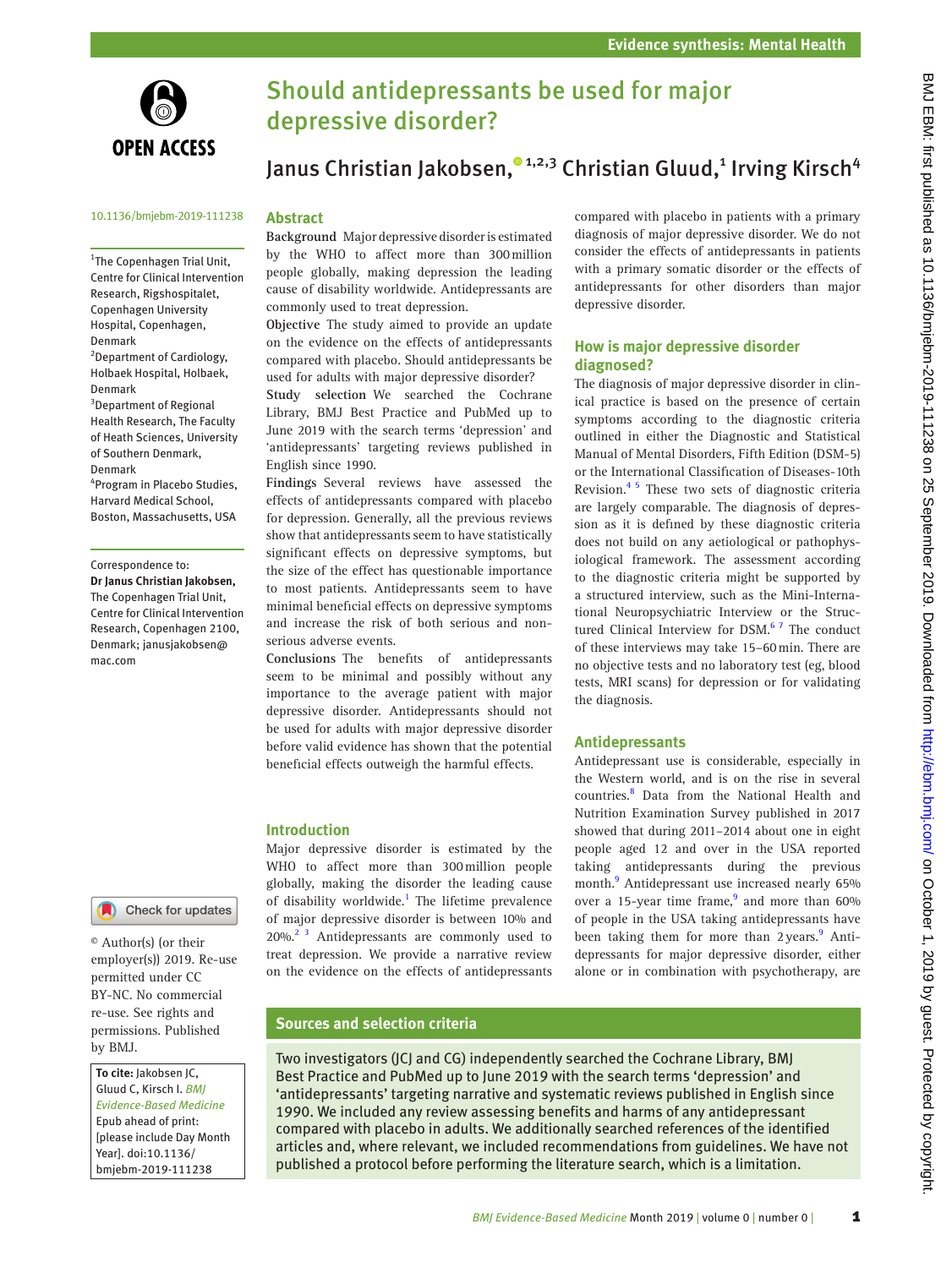### **Box 1 Types of antidepressants**

- <span id="page-1-0"></span>► Selective serotonin reuptake inhibitors (eg, citalopram, escitalopram, fluoxetine, paroxetine and sertraline).
- ► Serotonin-norepinephrine reuptake inhibitors (eg, venlafaxine, duloxetine and milnacipran).
- $\blacktriangleright$  Tricyclic antidepressants (eg, amitriptyline, imipramine and nortriptyline).
- ► Atypical antidepressants (eg, mirtazapine, agomelatine and bupropion).
- Monoamine oxidase inhibitors (eg, isocarboxazid and phenelzine).

recommended by the UK National Institute for Health and Care Excellence (NICE), the American Psychiatric Association, as well as guidelines. $10-16$  Furthermore, psychiatrists and general practitioners worldwide routinely use antidepressants in the treatment of depression.

Several different antidepressants exist (see box 1).<sup>[17](#page-4-7)</sup> Selective serotonin reuptake inhibitors (SSRIs) are the most widely prescribed class of antidepressants and are often first-line treat-ment for depression.<sup>[18](#page-4-8)</sup>

#### **How much difference should antidepressants make?**

The effect of antidepressants on depression is, in clinical trials, most often measured by assessing the effect on the severity of depressive symptoms on a scale, such as the 17-item Hamilton Depression Rating Scale (HDRS) (range 0–52 points). The HDRS is the most commonly used depression rating scale and is the recommended scale by psychiatrists worldwide. NICE previously suggested that a three-point difference on the HDRS or a 0.5 standardised mean difference (SMD) met the criteria for clinical significance (minimally important difference).<sup>19</sup> NICE no longer presents these thresholds for clinical significance on their website and these thresholds have been criticised. Nevertheless, these thresholds have since been used in several studies assessing the effects of antidepressants.<sup>[20 21](#page-4-10)</sup> Furthermore, the 0.5 SMD threshold was originally proposed by Cohen (as a minimum for a 'moderate' effect) and has been used as a minimally important difference in several studies across medical specialties.<sup>[22](#page-5-0)</sup>

The above-mentioned thresholds suggested by NICE were not empirically based and are presumably too small.<sup>23</sup> One study has shown that an SSRI-placebo mean difference of up to three points on the HDRS corresponds to a clinical judgement of 'no change' in the person's condition.<sup>[23](#page-5-1)</sup> Based on these data, a more stringent criterion of clinical significance has been recommended. $^{24}$  $^{24}$  $^{24}$  Thus, global clinical ratings of 'minimal improvement' correspond to approximately a seven-point change on the  $HDRS<sup>23</sup>$  or an SMD of 0.875. These have been proposed as empirically derived thresholds for a minimally important difference.<sup>24</sup> It should, however, be noted that these empirically derived thresholds do not necessarily provide a precise estimate of what patients consider the smallest worthwhile effect of antidepressants. Nevertheless, these suggested thresholds for clinical significance need to be considered when interpreting the results of reviews on depression; as mentioned all available evidence shows that a difference of, for example, two HDRS points must be regarded as a minimal effect and is presumably undetectable by the average patient with depression. $^{23}$  $^{23}$  $^{23}$ However, although the available evidence (based on the available assessment scales) shows that the *average* effect on depressive symptoms is minimal, theoretically and in clinical practice some patients might benefit significantly from antidepressants. Nevertheless, if the *averaged* effect is minimal and close to zero effect and some patients benefit significantly from antidepressants, then there has to be a comparable proportion of patients who are significantly harmed by antidepressants—otherwise the averaged

effect would not be close to zero effect. Moreover, we have not identified any studies that identify clearly who will respond to antidepressants and who will not.

Trialists often dichotomise the HDRS scale, that is, transforming the HDRS score between 0 and 52 into a binary score, for example when responders are compared with non-responders based on a criterion of ≥50% improvement on the HDRS (yes/ no). However, several publications have shown that such transformation of continuous data into two groups (dichotomisation) is problematic due to several methodological limitations of dichotomisation, and dichotomisation has been shown to produce biased results.<sup>[25 26](#page-5-3)</sup> Furthermore, a person who improves by ≥50% is called a responder, whereas one who improves by 49% is called a non-responder, thus inflating the apparent difference between these patients.<sup>26</sup> Conversely, a person who improves by  $\geq 50\%$  is categorised as being the same as a person whose symptoms disappear completely, and one with 49% improvement is considered the same as a person showing no improvement at all. It will depend on how data are distributed, but even though a larger proportion of participants cross the arbitrary cut-point in the antidepressant group (which has a slightly lower mean HDRS score than the control group) compared with the control group (often HDRS below 8 for remission and 50% HDRS reduction for response), the effect measured on the HDRS might still be limited to a few HDRS points (eg, 3 HDRS points) or less. If data are distributed differently or other cut-off points are chosen, a 'true' difference between two groups might not be detected when assessing these dichotomised outcomes. Hence, when assessing such dichotomised outcomes, there is a considerable risk of overestimating benefit, but there is also a risk of not detecting a 'true' effect. Hence, dichotomised outcome results, such as 'response' or 'remission', should not be used to assess statistical or clinical significance and should be interpreted with caution.

The HDRS has been questioned as an 'interval scale', that is, that the distance between any two consecutive points is the same wherever you are on the scale. $^{27}$  It must also be noted that when other assessment scales are used (eg, Beck Depression Inventory, Montgomery-Åsberg Depression Rating Scale, Hamilton six-item scale), the results correspond to the HDRS results, that is, statistically significant results with questionable importance to the average patient. $^{28}$  It is possible that the HDRS should be considered ordinal scaled data where the distance between any two consecutive points cannot be said to be the same as the differ-ence between two consecutive points elsewhere on the scale.<sup>[27](#page-5-5)</sup> It has been argued that the HDRS is psychometrically and conceptually flawed. $29$  Consequently, it may be argued that it is not even possible to assess the clinical relevance of a given HDRS score, and that the evidence base is thus fundamentally flawed due to the reliance on the HDRS. New trials using more clinically relevant outcome scales, in addition to better designs, would be needed to demonstrate that antidepressants offer more benefit than harm before antidepressants should be used in the treatment of depression.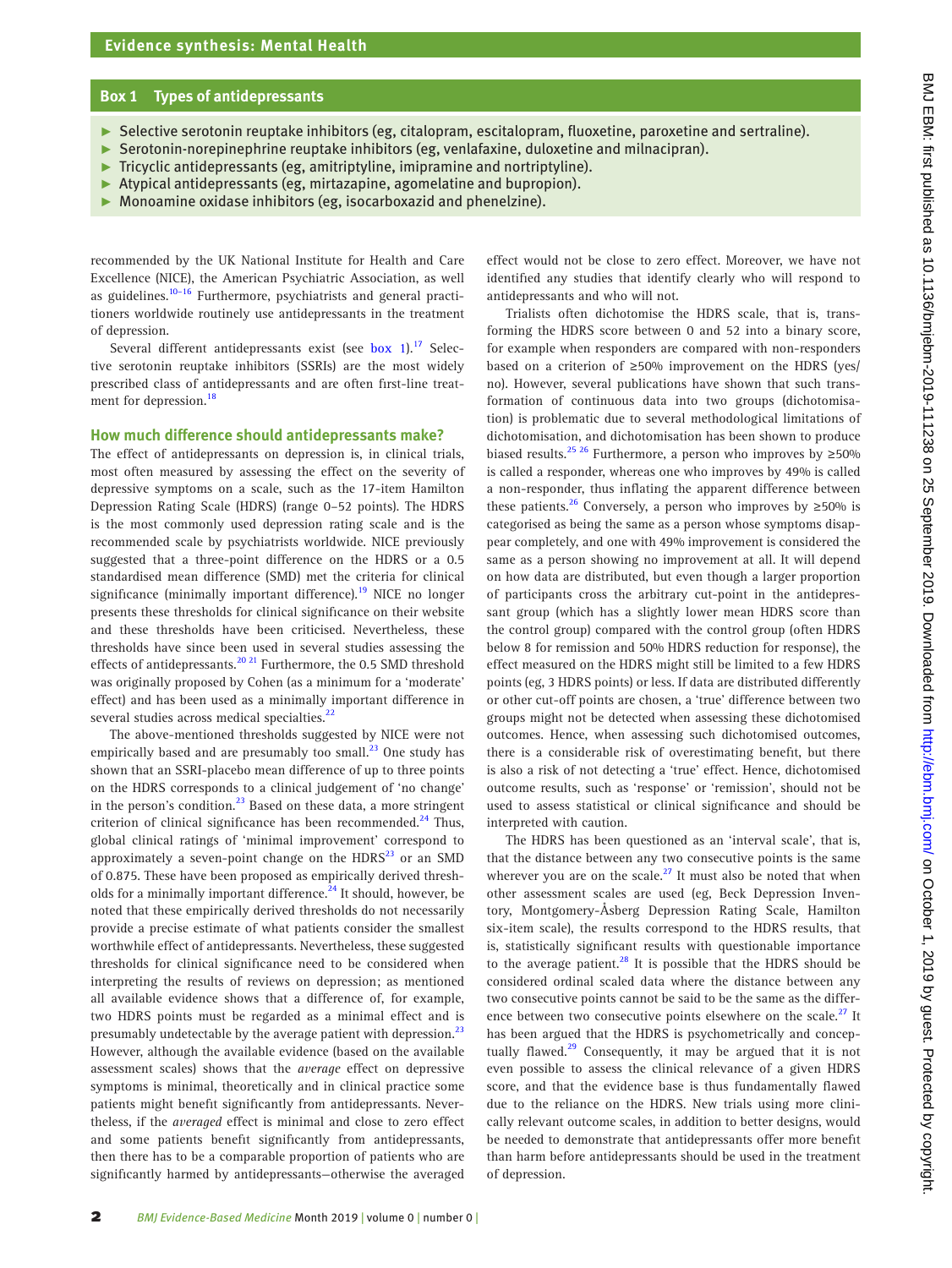In summary, it is of utmost importance to consider the clinical relevance of statistically significant results when assessing the effects of antidepressants and to assess effect sizes based on non-dichotomised scores.

## **How good are antidepressants?**

Several reviews have assessed the effects of antidepressants compared with placebo for depression. $30$  All these previous reviews show that antidepressants have statistically significant effects on depressive symptoms. The vast majority of the previous reviews were non-systematic reviews (according to the Preferred Reporting Items for Systematic Reviews and Meta-Analyses (PRISMA)), that is, narrative reviews. $31$  We will in the following paragraphs describe two of the largest and recently published systematic reviews.<sup>31</sup>

In 2017 we published a systematic review (according to PRISMA) where all relevant databases were searched, both beneficial and harmful effects were systematically assessed, and a predefined assessment of the clinical significance of antidepressants was performed. $^{28}$  That review found, as all other previous reviews have shown, that SSRIs compared with placebo had a statistically significant effect on depressive symptoms.<sup>[28](#page-5-6)</sup> The effect size of SSRIs (1.94 HDRS points, 95%CI −2.50 to −1.37; or −0.23 SMD, 95%CI −0.31 to −0.14) was, however, below the predefined threshold for clinical significance (the above-mentioned NICE criteria) and far from 'minimal improvement' (eg, seven-point change on the HDRS or an SMD of 0.875). The few trials assessing long-term effects showed that such effects seemed even smaller than the short-term effects. There were almost no data on suicidal behaviour or quality of life. We found that SSRIs significantly increased the risk of both serious and non-serious adverse events. All the included trials in the review were at high risk of bias, so there is a great risk that the results of the review overestimate the beneficial effects and underestimate the harmful effects of SSRIs. $32-34$  We concluded that the harmful effects of SSRIs seem to outweigh the possible small beneficial effects. Our Grading of Recommendations Assessment, Development and Evaluation (GRADE) assessment of the certainty of the evidence: very low certainty ([http://www.gradeworkinggroup.org/\)](http://www.gradeworkinggroup.org/).

A large network meta-analysis was recently published in *The Lancet*. [35](#page-5-11) The authors included placebo-controlled and head-tohead trials of 21 commonly used antidepressants, including SSRIsBox 2. The authors recorded all outcomes as close to 8 weeks as possible, that is, only short-term results were assessed. The authors also assessed 'acceptability' (treatment discontinuation measured by the proportion of patients who withdrew for any reason) and the proportion of patients who dropped out early because of adverse events, but these outcomes are difficult to interpret clinically—patients might, for example, continue taking antidepressants even if they experience serious adverse effects. Neither serious nor non-serious adverse events were assessed in the network meta-analysis. The results regarding benefit were virtually identical with previous reviews and showed that overall antidepressants compared with placebo seemed to reduce depressive symptoms with a statistically significant effect (SMD 0.30, 95% credibility interval 0.26 to 0.34). Such an effect size is presumably without any clinical relevance.<sup>24</sup> Baseline depression severity was high (HDRS 25.7). A major limitation of the review was that only 18% of the included trials were assessed at low risk of bias, so there is a great risk that the results of the review overestimate the beneficial effects and underestimate the harmful effects of antidepressants[.32–34](#page-5-10) Our GRADE assessment of the certainty of the evidence: very low certainty.

As mentioned, several other reviews have been published generally confirming that antidepressants have statistically significant effects, but only a few of these reviews assessed the clinical significance of the review results. Nevertheless, if the effect estimates from the previous reviews are related to, for example, the NICE criteria (see 'How much difference should antidepressants make?' section), then the previous reviews confirm that antidepressants generally have minimal beneficial effects on depressive symptoms. Even though there is no valid evidence showing beneficial effects of antidepressants for depression, we cannot exclude that the evidence is showing beneficial effects for other conditions than major depressive disorder.

## **Limitations of current evidence for antidepressants**

The primary limitation of all the available evidence on the effects of antidepressants is that the majority of previous trials assessing the effects of antidepressants have been at high or unclear risk of bias.<sup>28 33-35</sup> Even if the trials used matching placebo, due to easily recognised adverse events in the experimental group and lack of adverse effect in the control groups, some patients might be able to figure out if they received an antidepressant or a placebo, which might compromise blinding and hence valid assessment of subjective symptoms. Trials at high or unclear risk of bias tend to overestimate benefits and underestimate harms.<sup>30 32-34 36-41</sup> Despite biases inflating beneficial effects of review results, they still show only negligible differences between antidepressants and placebo on depressive symptoms, and the 'true' effect of antidepressants might not even be statistically significant.

The evidence base for antidepressants is also limited by low generalisability due to inclusion of highly selected patients. Results from a large trial conducted in a clinical setting (the Sequenced Treatment Alternatives to Relieve Depression (STAR\*D) trial) showed that 77.8% of the patients in the STAR\*D trial would have been excluded in conventional clinical trials.<sup>[42](#page-5-12)</sup> The patients in this trial showed a low improvement on the HDRS of 6.6 points after 3months of treatment with an SSRI, compared with a mean improvement of 14.8 points on the HDRS in conventional comparator trials that, like the STAR\*D trial, do not include placebo controls. $43$  These data indicate that, in a clinical setting, the benefit of antidepressants is low and that the exclusion criteria typically used in randomised clinical trials lead to inflated effect estimates.

## **Industry involvement in research and the possible implications**

Lundh *et al*<sup>[39](#page-5-14)</sup> showed that industry involvement by the manufacturing company leads to more favourable results and conclusions than sponsorship by other sources. Industry-sponsored studies showed more often benefits, relative risk (RR) 1.27 (95% CI 1.17 to 1.37), and more often favourable conclusions, RR 1.34 (95%CI 1.19 to 1.51).<sup>39</sup>

Ebrahim *et al*[30](#page-5-8) identified 185 eligible meta-analyses assessing the effects of different antidepressants, and in the meta-analyses including an author who was an employee of the manufacturer of the assessed drug, these were 22-fold less likely to have negative statements about the drug than other meta-analyses.

The above-mentioned systematic review assessing the effects of SSRIs (see 'How good are antidepressants?' section) also concluded that the vast majority of the included trials (39 out of 43 trials) with useful data were at high risk of 'for profit' bias.<sup>[28](#page-5-6)</sup> That review found no significant effect of SSRIs on the HDRS in trials at low risk of 'for profit' bias, whereas the beneficial effects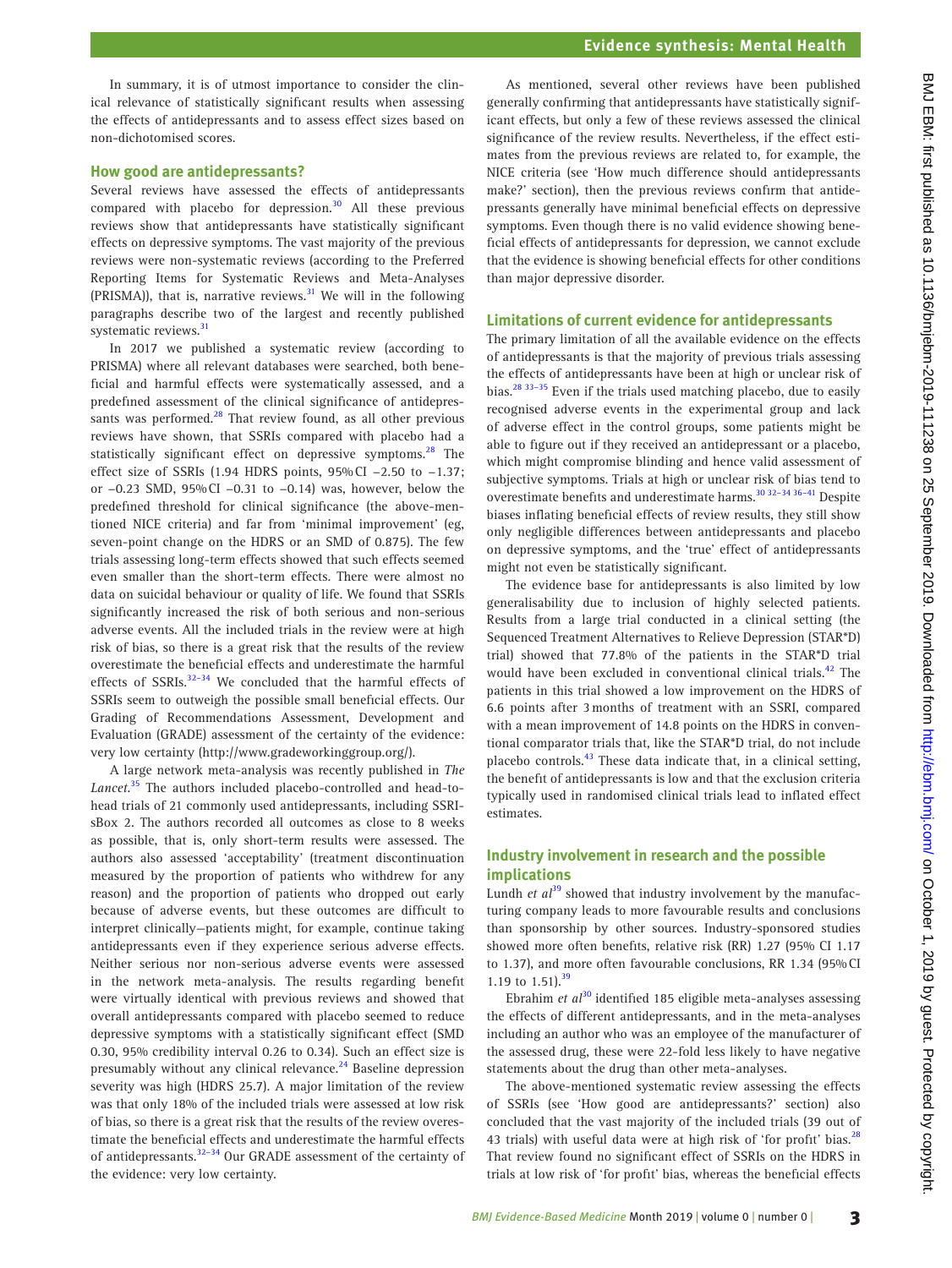were statistically significant in trials at high or unclear risk of 'for profit' bias. $^{28}$ 

As a substantial proportion of research concerning antidepressants is prone to 'for profit bias', the results of previous results likely overestimate benefit and underestimate harm.<sup>30</sup> 39 This needs to be considered when interpreting the available research results.

#### **Whom to treat?**

One small individual patient data meta-analysis found support for increasing benefit with increasing severity of depression, $20$ but three larger individual patient data meta-analyses did not find any such effect of antidepressants compared with placebo on depression severity .[44–46](#page-5-15) Other studies have found support for increasing benefit with increasing severity of depression, $21$  but the effects size even for patients with the most severe depression was still minimal. $^{21}$  Thus, it appears that there is no clear evidence to support the notion that antidepressants would be of more benefit in severe depression compared with mild or moderate depression.

#### **How long to treat?**

Most trials and reviews have only assessed short-term effects (approximately 4–8weeks) of antidepressants. The long-term effects of antidepressants are unclear. There are very few data on the long-term effects of antidepressants (eg, after 1year). A recently published review assessing results after 24 weeks showed that the longer-term effects of antidepressants (SMD 0.34) seem as small as the short-term effects. $47$  A clinical practice guideline from NICE showed similar results  $(SMD 0.28).$ <sup>19</sup> It is possible that long-term treatment with antidepressants may even worsen outcomes.<sup>[48](#page-5-17)</sup> Given the absence of evidence for benefits, there is thus no supporting evidence for long-term treatment with antidepressants.

#### **What are the harms?**

It has been shown that SSRIs, the most commonly used antidepressants, increase the risk of both serious and non-serious adverse events.<sup>[28](#page-5-6)</sup> Even though the increased relative risk of a serious adverse event is quite large, the absolute risk of a serious adverse event is still small, while SSRI adverse events not considered severe are more common. During long-term use of SSRIs, the most troubling adverse effects seem to be gastrointestinal problems, sleep disturbances and sexual dysfunction,<sup>49</sup> of which the latter, in some patients, may be persistent even after stopping treatment.<sup>50</sup> Additionally, the risk of birth defects seems to be increased in infants of women treated with some SSRIs during pregnancy.<sup>[51](#page-5-20)</sup>

Adverse effects of other types of antidepressant than SSRIs (eg, serotonin-norepinephrine reuptake inhibitors and tricyclic antidepressants (TCAs)) are not thoroughly assessed in systematic reviews, but they may, theoretically, be more severe. Non-randomised studies have, for example, shown that TCAs can cause seizures as well as death due to the slowing of intraventricular conduction, leading to complete heart block or ventricular arrhythmias.<sup>[49](#page-5-18)</sup> Moreover, because the evidence base consists of short-term trials, it is likely that the current estimates of adverse effects of antidepressants are underestimated.<sup>49</sup> The focus on short-term follow-up results is problematic in general as a large proportion of patients report taking antidepressants for years.<sup>[9](#page-4-5)</sup>

#### **Withdrawal symptoms**

Withdrawal symptoms after SSRIs typically occur within a few days from drug discontinuation and last a few weeks, also with gradual tapering, but the withdrawal symptoms might include late onset and longer persistence of disturbances and may be easily misidentified as signs of impending relapse.<sup>52</sup> There are many similarities between the withdrawal symptoms associated with SSRIs and the withdrawal symptoms associated with antidepressants such as venlafaxine and duloxetine.<sup>52</sup> A recently published review found that a significant proportion of people who experience withdrawal symptoms after treatment with antidepressants do so for more than 2 weeks and that it is not uncommon for people to experience withdrawal for several months.<sup>53</sup> Withdrawal symptoms may be alleviated by reinstating treatment with the antidepressant that triggered the symptoms, and it may for this, and many other reasons, be difficult for some patients to stop taking antidepressants once the treatment has started.<sup>52</sup> Withdrawal symptoms might also explain why some studies have alleged to show that the risk of relapse seems to be reduced if antidepressants are continued instead of not continued.<sup>54 55</sup> Withdrawal symptoms might be the reason why patients who do not continue antidepressants might do worse compared with patients who continue antidepressants.

#### **Combination of antidepressants and psychotherapy**

Antidepressants in combination with psychotherapy are recommended for major depressive disorder by both NICE and the American Psychiatric Association, as well as other guide-lines.<sup>[5 13 14 16 56 57](#page-4-12)</sup> A non-systematic review showed that adding antidepressants to psychotherapy seemed to have a statistically significant effect, but again the effect was minimal and below the NICE criteria (SMD 0.35; 95% CI 0.24 to 0.45; p<0.001).<sup>[10](#page-4-6)</sup> At long-term follow-up, no difference between psychological and combined treatments was found.<sup>10</sup> Two other reviews have shown similar results. $58\frac{59}{2}$  The effects of adding antidepressants to psychotherapy seem negligible just as the effects of antidepressants when used as the only therapy.

#### **Other treatment options?**

For persons with depression, a range of options other than antidepressants could be considered when informing patients about treatment choices. Such options involve different forms of psychotherapy, addressing social and psychological issues, physical health, and lifestyle. Choosing between treatment options should be based on careful information about the benefits and harms of each treatment option and alternative treatment options. International guidelines, as a first step, recommend sleep hygiene institution and implementing lifestyle changes, such as adopting regular exercise, $14^{16}$  smoking cessation and a healthy diet, $14 \times 16$  tapering of drugs that can lower mood, and addressing substance use if relevant<sup>[16](#page-4-14)</sup>-although it must be noted that the evidence behind these suggested interventions is lacking.<sup>60</sup> Nevertheless, addressing and acknowledging social causes of depression should in all cases be part of the management of depression. Unemployment<sup>61</sup> and increase in material hardship, such as financial strain, deprivation and poverty,<sup>[62](#page-5-27)</sup> which are interrelated, increase the risk of depression. Thus, unemployment increases the risk of experiencing conditions that contribute to and perpetuate psychological distress, such as relative poverty, financial stress, loss of personal control and autonomy, and poor social support. $61$  While such determinants of depression should effectively be addressed on a societal level, their recognition may for the individual be important in the process of seeking ways to alleviate depression. Importantly, evidence indicates that a reduction in depressive symptoms may not be the single most important outcome to patients, but rather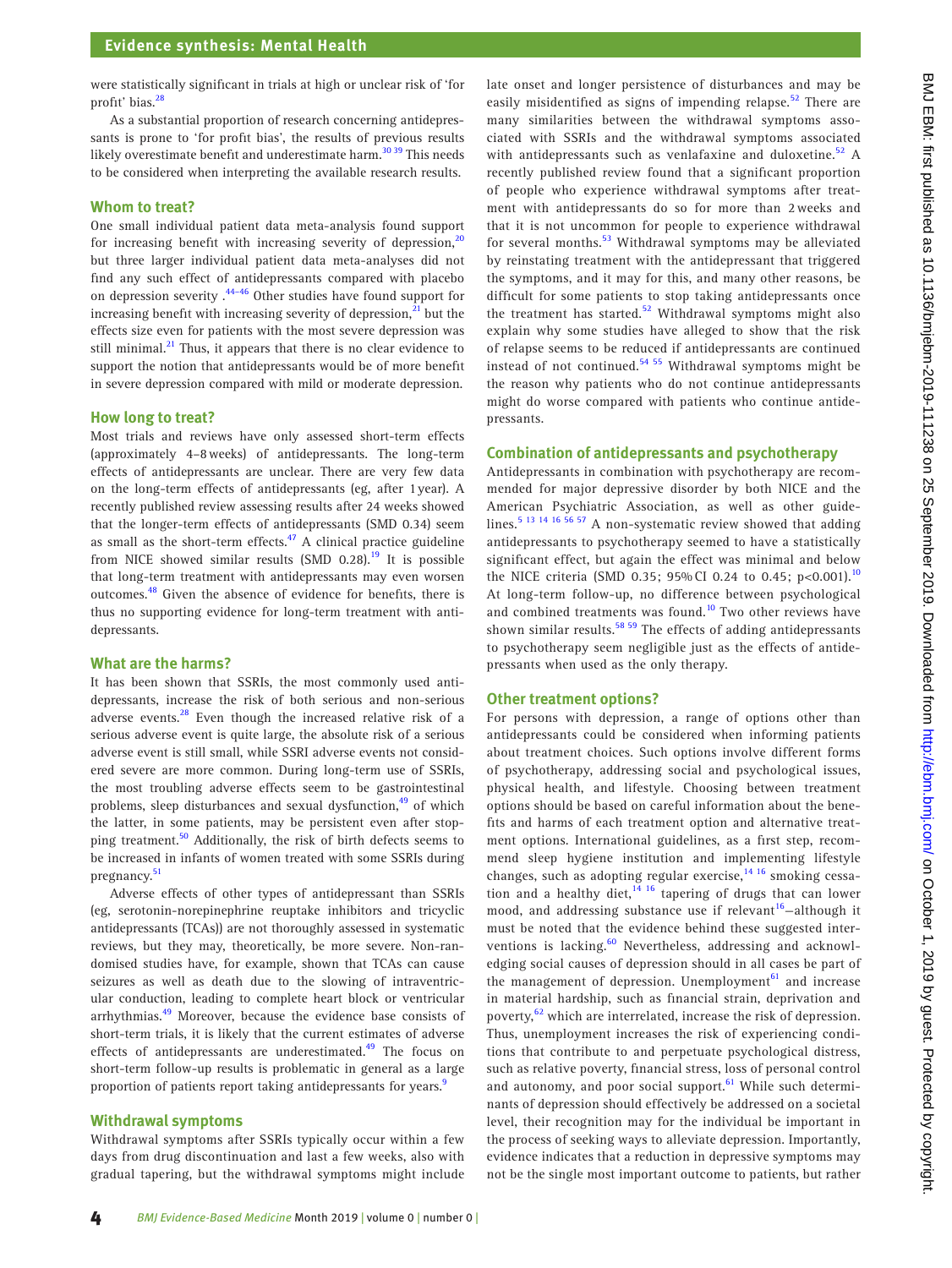# **Evidence synthesis: Mental Health**

factors such as the ability to participate in everyday activities and return to work.<sup>[63 64](#page-5-28)</sup>

# **What type of future research is needed?**

Based on current evidence, antidepressants seem to offer more harms than benefits. Large randomised clinical trials at low risk of bias, including the use of 'active placebo' (a matching placebo that produces noticeable adverse effects that may convince the person being treated that they are receiving an active intervention) should be conducted. In addition to assessing depressive symptoms and quality of life, harmful effects should be systematically assessed, including long-term follow-up. Such trials should be powered to confirm or reject that antidepressants increase the risk of suicides, hospitalisation, risk of death and so on (the exact sample size will depend on the incidence of events in the control group).

**Contributors** JCJ wrote the first draft. All authors approved the final version, and JCJ is the guarantor.

**Funding** The Copenhagen Trial Unit supported this project with part-time salary for JCJ and CG during the writing of the manuscript.

**Competing interests** None declared.

**Patient consent for publication** Not required.

**Provenance and peer review** Not commissioned; externally peer reviewed.

**Data availability statement** All data relevant to the study are included in the article.

**Open access** This is an open access article distributed in accordance with the Creative Commons Attribution Non Commercial (CC BY-NC 4.0) license, which permits others to

# **How patients were involved in the creation of this article?**

We invited a patient who had previously suffered from depression and received treatment as both an inpatient and in an outpatient clinical as well as in primary care to contribute to the article. The patient has been taking antidepressants for 2years.

- $\blacktriangleright$  The patient representative specified that it should not be expected that patients with depression have the skills to interpret the validity of research results. Hence, if any treatment for depression should be implemented, then unambiguous valid evidence should have shown that this intervention offers more benefits than harms.
- $\blacktriangleright$  The patient representative was familiar with the Hamilton Depression Rating Scale (HDRS) and would consider a small improvement (not otherwise specified) on the HDRS of relevance compared with an alternative treatment provided the harms associated with the treatment did not outweigh the benefit.
- $\blacktriangleright$  After discussing the article with the patient representative, we included more information about the potential adverse effects of antidepressants (see 'What are the harms?' section) and balancing benefits and harms.

distribute, remix, adapt, build upon this work non-commercially, and license their derivative works on different terms, provided the original work is properly cited, appropriate credit is given, any changes made indicated, and the use is non-commercial. See: [http://creativecommons.org/licenses/by-nc/4.0/.](http://creativecommons.org/licenses/by-nc/4.0/)

# **References**

- <span id="page-4-0"></span>1 **World Health Organization (WHO)**. Depression (fact sheet), 2018. Available:<http://wwwwhoint/mediacentre/factsheets/fs369/en/> [Accessed Apr 2018].
- <span id="page-4-1"></span>2 **Lim GY**, Tam WW, Lu Y, *et al*. Prevalence of depression in the community from 30 countries between 1994 and 2014. *[Sci Rep](http://dx.doi.org/10.1038/s41598-018-21243-x)* 2018;**8**:2861–61.
- 3 **Hasin DS**, Sarvet AL, Meyers JL, *et al*. Epidemiology of Adult *DSM-5* Major Depressive Disorder and Its Specifiers in the United States. *[JAMA](http://dx.doi.org/10.1001/jamapsychiatry.2017.4602)  [Psychiatry](http://dx.doi.org/10.1001/jamapsychiatry.2017.4602)* 2018;**75**:336–46.
- <span id="page-4-2"></span>4 **WHO**. The ICD-10 classification of mental and behavioral disorders: clinical descriptions and diagnostic guidelines. Available: [http://www.who.](http://www.who.int/classifications/icd/en/bluebook.pdf) [int/classifications/icd/en/bluebook.pdf](http://www.who.int/classifications/icd/en/bluebook.pdf) [Accessed Mar 2018].
- <span id="page-4-12"></span>5 **American Psychiatric Association**. *Practice guideline for the treatment of patients with major depressive disorder*. 3rd edn, 2010.
- <span id="page-4-3"></span>6 **First M**, Spitzer R, Gibbon M, *et al*. *Structured clinical interview for DSM-IV axis disorders*. Washington, DC: American Psychiatric Association, 1997.
- 7 **Sheehan DV**, Lecrubier Y, Sheehan KH, *et al*. The Mini-International neuropsychiatric interview (M.I.N.I.): the development and validation of a structured diagnostic psychiatric interview for DSM-IV and ICD-10. *J Clin Psychiatry* 1998;**59**(Suppl 20):22–33. quiz 34-57.
- <span id="page-4-4"></span>8 **OECD**. "Antidepressant drugs consumption, 2000 and 2015 (or nearest year)", in Pharmaceutical sector, OECD Publishing, Paris, 2017. Available: [http://dx.doi.org/10.1787/health\\_glance-2017-graph181-en](http://dx.doi.org/10.1787/health_glance-2017-graph181-en)
- <span id="page-4-5"></span>9 **Pratt LA**, Brody DJ, Gu Q. *Antidepressant use among persons aged 12 and over: United States, 2011–2014. NCHS data brief, no 283*. Hyattsville, MD: National Center for Health Statistics, 2017.
- <span id="page-4-6"></span>10 **Cuijpers P**, van Straten A, Warmerdam L, *et al*. Psychotherapy versus the combination of psychotherapy and pharmacotherapy in the treatment of depression: a meta-analysis. *[Depress Anxiety](http://dx.doi.org/10.1002/da.20519)* 2009;**26**:279–88.
- 11 **Barbateskovic M**, Marker S, Jakobsen JC, *et al*. Stress ulcer prophylaxis in adult intensive care unit patients - a protocol for a systematic review. *[Acta](http://dx.doi.org/10.1111/aas.13109)  [Anaesthesiol Scand](http://dx.doi.org/10.1111/aas.13109)* 2018;**62**:744–55.
- 12 **Bauer M**, Severus E, Möller H-J, *et al*. Pharmacological treatment of unipolar depressive disorders: summary of WFSBP guidelines. *[Int J](http://dx.doi.org/10.1080/13651501.2017.1306082)  [Psychiatry Clin Pract](http://dx.doi.org/10.1080/13651501.2017.1306082)* 2017;**21**:166–76.
- 13 **Cleare A**, Pariante CM, Young AH, *et al*. Evidence-Based guidelines for treating depressive disorders with antidepressants: a revision of the 2008 British association for psychopharmacology guidelines. *[J Psychopharmacol](http://dx.doi.org/10.1177/0269881115581093)* 2015;**29**:459–525.
- <span id="page-4-13"></span>14 **Gelenberg AJ**, Freeman MP, Markowitz JC, *et al*. *Practice guideline for the treatment of patients with major depressive disorder*. 3rd edn. American Psychiatric Association, 2010.
- 15 **Kennedy SH**, Lam RW, McIntyre RS, *et al*. Canadian network for mood and anxiety treatments (CANMAT) 2016 clinical guidelines for the management of adults with major depressive disorder. *[Can J Psychiatry](http://dx.doi.org/10.1177/0706743716659417)* 2016;**61**:540–60.
- <span id="page-4-14"></span>16 **Malhi GS**, Bassett D, Boyce P, *et al*. Royal Australian and New Zealand College of Psychiatrists clinical practice guidelines for mood disorders. *[Aust N Z J Psychiatry](http://dx.doi.org/10.1177/0004867415617657)* 2015;**49**:1087–206.
- <span id="page-4-7"></span>17 **Hirsch M**, Birnbaum RJ. Switching antidepressant medications in adults, 2017. Available:<http://wwwuptodatecom/index>
- <span id="page-4-8"></span>18 **Marcus SC**, Olfson M. National trends in the treatment for depression from 1998 to 2007. *[Arch Gen Psychiatry](http://dx.doi.org/10.1001/archgenpsychiatry.2010.151)* 2010;**67**:1265–73.
- <span id="page-4-9"></span>19 **National Institute for Clinical Excellence**. Depression: management of depression. primary and secondary care clinical practice guideline no 23 London: NICE, 2004. Available:<wwwniceorguk/pageaspx?o=235213>
- <span id="page-4-10"></span>20 **Fournier JC**, DeRubeis RJ, Hollon SD, *et al*. Antidepressant drug effects and depression severity: a patient-level meta-analysis. *JAMA* 2010;**303**:47–53.
- <span id="page-4-11"></span>21 **Kirsch I**, Deacon BJ, Huedo-Medina TB, *et al*. Initial severity and antidepressant benefits: a meta-analysis of data submitted to the food and drug administration. *[PLoS Med](http://dx.doi.org/10.1371/journal.pmed.0050045)* 2008;**5**:e45.